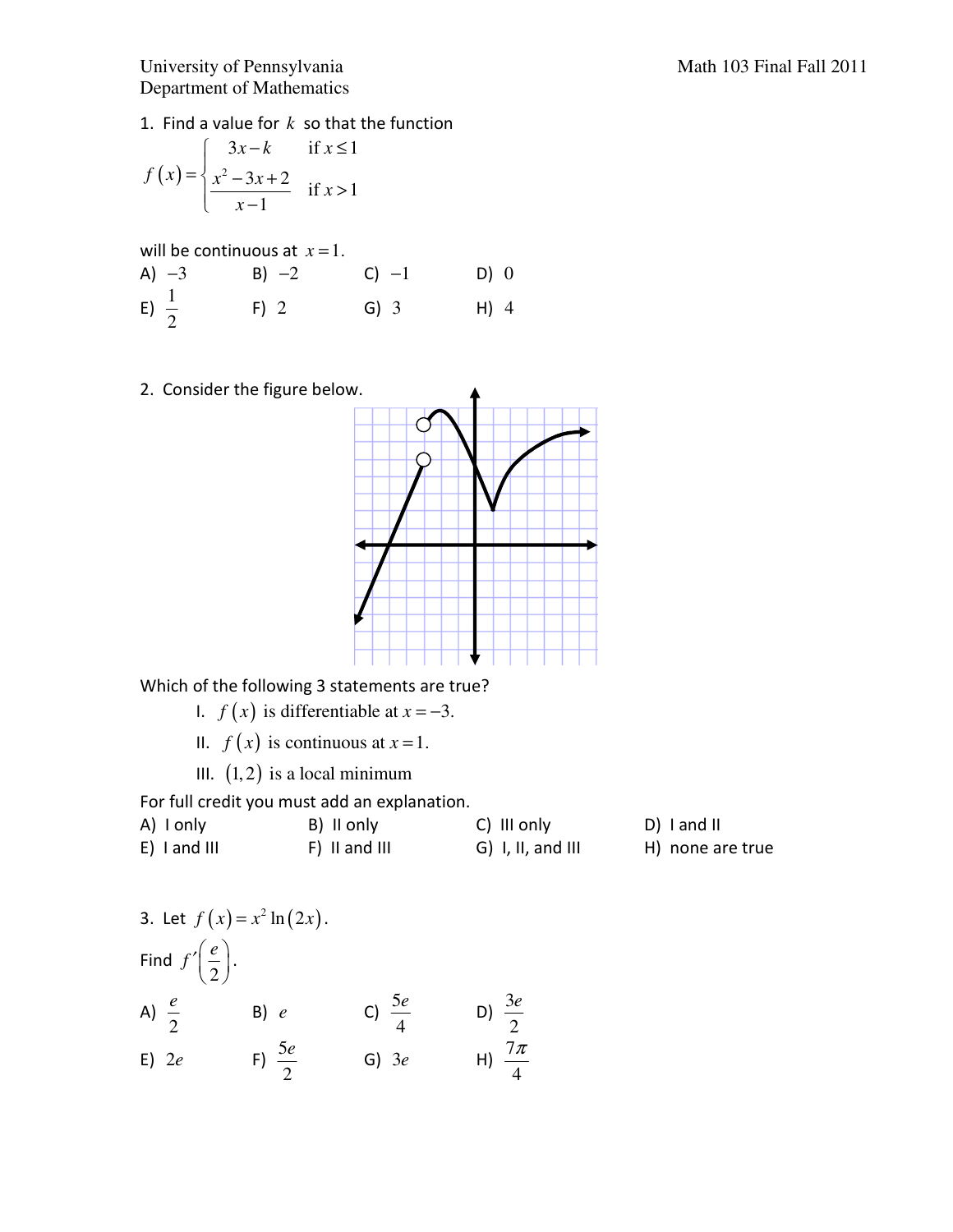4. Find the equation of the tangent line to the curve  $y^2 \sin x + x^2 \cos y = 0$  at the point

, 2  $\pi.\frac{\pi}{\ }$  $\left(\pi,\frac{\pi}{2}\right).$ 

A)  $y = \frac{1}{4}x + \frac{\pi}{4}$  B)  $y = \frac{1}{4}x + \frac{\pi}{2}$  C)  $y = -\frac{1}{4}x + \frac{\pi}{4}$  D)  $y = -\frac{1}{4}x + \frac{3\pi}{4}$ E)  $y = \frac{1}{2}x$  F)  $y = -\frac{1}{2}x + \pi$  G)  $y = x - \frac{\pi}{2}$  H)  $y = -x + \frac{3\pi}{2}$ 

5. A 10 ft. long ladder rests against a vertical wall. If the bottom of the ladder slides away from the wall at a rate of 2  $\frac{ft}{s}$ , how fast is the top of the ladder sliding when it is 2 ft. above the ground?

| A) $-4\sqrt{3} \frac{ft}{s}$                | B) $-2\sqrt{3} \frac{ft}{s}$ | C) $-4\sqrt{2} \frac{ft}{s}$ | D) $-8\sqrt{6} \frac{\text{ft.}}{\text{s.}}$ |
|---------------------------------------------|------------------------------|------------------------------|----------------------------------------------|
| E) $-4\sqrt{6} \frac{\text{ft.}}{\text{s}}$ | F) $-2\frac{ft}{s}$          | G) $-4\frac{ft}{s}$          | H) $-2\sqrt{2} \frac{ft}{s}$                 |

6. Find the absolute minimum value of

$$
f(x) = x - \frac{4x}{x+1}
$$
  
\non the interval [0,3]  
\nA) 0 \tB) 1 \tC) -1 \tD) 2  
\nE) -2 \tF)  $\frac{1}{2}$  \tG)  $-\frac{1}{2}$  \tH) 3

7. If  $f(x) = \sin x + cx$  has a local extreme value at  $x = 2$ , then find the value of *c* and tell if *f* has a local maximum or local minimum at that point.

| A) $c = \cos 2$ , local min  | E) $c = \sin 2$ , local min  |
|------------------------------|------------------------------|
| B) $c = \cos 2$ , local max  | F) $c = \sin 2$ , local max  |
| C) $c = -\cos 2$ , local min | G) $c = -\sin 2$ , local min |
| D) $c = -\cos 2$ , local max | H) $c = -\sin 2$ , local max |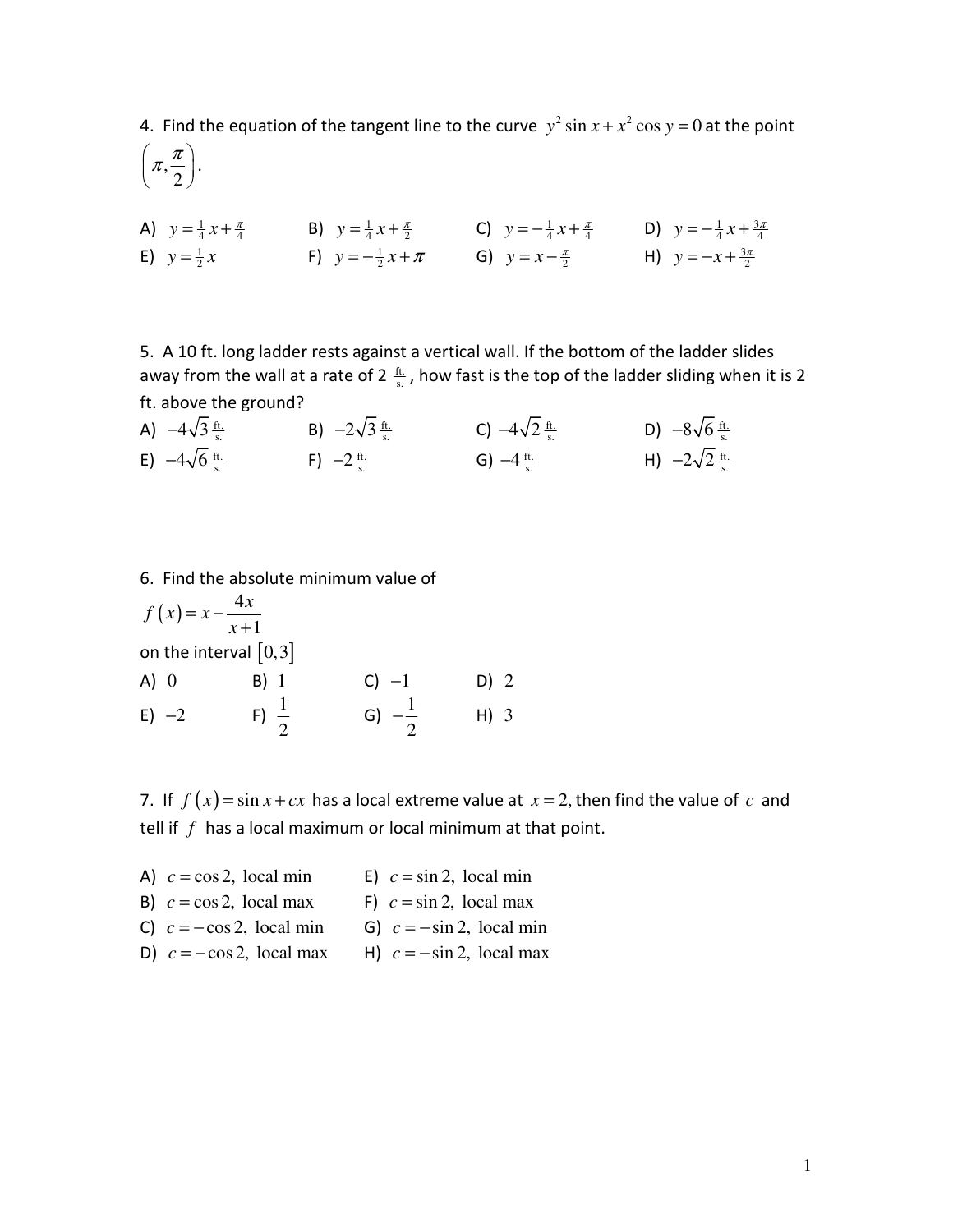8. Let  $f(x) = x^4 - 18x^2$ . Find the interval where  $f(x)$  is concave down and decreasing.

- A)  $(0, \sqrt{3})$  B)  $(0, 3)$  C)  $(-3, 0)$  D)  $(-\sqrt{3}, 0)$ E)  $(3,∞)$  F)  $(-∞,0)$  G)  $(0,2)$  H)  $(-2,0)$
- 9. Find the value of the limit (if it exists)

$$
\lim_{x \to 0} \frac{e^{x} + e^{-x} - 2}{x^{2}}
$$
\n(A) 0

\n(B) 1

\n(C) -1

\n(D) 2

\n(E) -2

\n(E) -2

\n(E)  $\frac{1}{2}$ 

\n(E)  $-\frac{1}{2}$ 

\n(E)  $-\frac{1}{2}$ 

\n(E)  $-\frac{1}{2}$ 

\n(E)  $-\frac{1}{2}$ 

\n(E)  $-\frac{1}{2}$ 

\n(E)  $-\frac{1}{2}$ 

\n(E)  $-\frac{1}{2}$ 

\n(E)  $-\frac{1}{2}$ 

\n(E)  $-\frac{1}{2}$ 

\n(E)  $-\frac{1}{2}$ 

\n(E)  $-\frac{1}{2}$ 

\n(E)  $-\frac{1}{2}$ 

\n(E)  $-\frac{1}{2}$ 

\n(E)  $-\frac{1}{2}$ 

\n(E)  $-\frac{1}{2}$ 

\n(E)  $-\frac{1}{2}$ 

\n(E)  $-\frac{1}{2}$ 

\n(E)  $-\frac{1}{2}$ 

\n(E)  $-\frac{1}{2}$ 

\n(E)  $-\frac{1}{2}$ 

\n(E)  $-\frac{1}{2}$ 

\n(E)  $-\frac{1}{2}$ 

\n(E)  $-\frac{1}{2}$ 

\n(E)  $-\frac{1}{2}$ 

\n(E)  $-\frac{1}{2}$ 

\n(E)  $-\frac{1}{2}$ 

\n(E)  $-\frac{1}{2}$ 

\n(E)  $-\frac{1}{2}$ 

\n(E)  $-\frac{1}{2}$ 

\n(E)  $-\frac{1}{2}$ 

\n(E)  $-\frac{1}{2}$ 

\n(E)  $-\frac{1}{2}$ 

\n(E)  $-\frac{1}{2}$ 

\n(E)  $-\frac{1}{2}$ 

\n(E)

10. An isosceles triangle has its vertex at the origin and its base parallel to the x-axis with vertices above the x-axis on the curve  $y = 27 - x^2$ . Find the largest area the triangle can have.

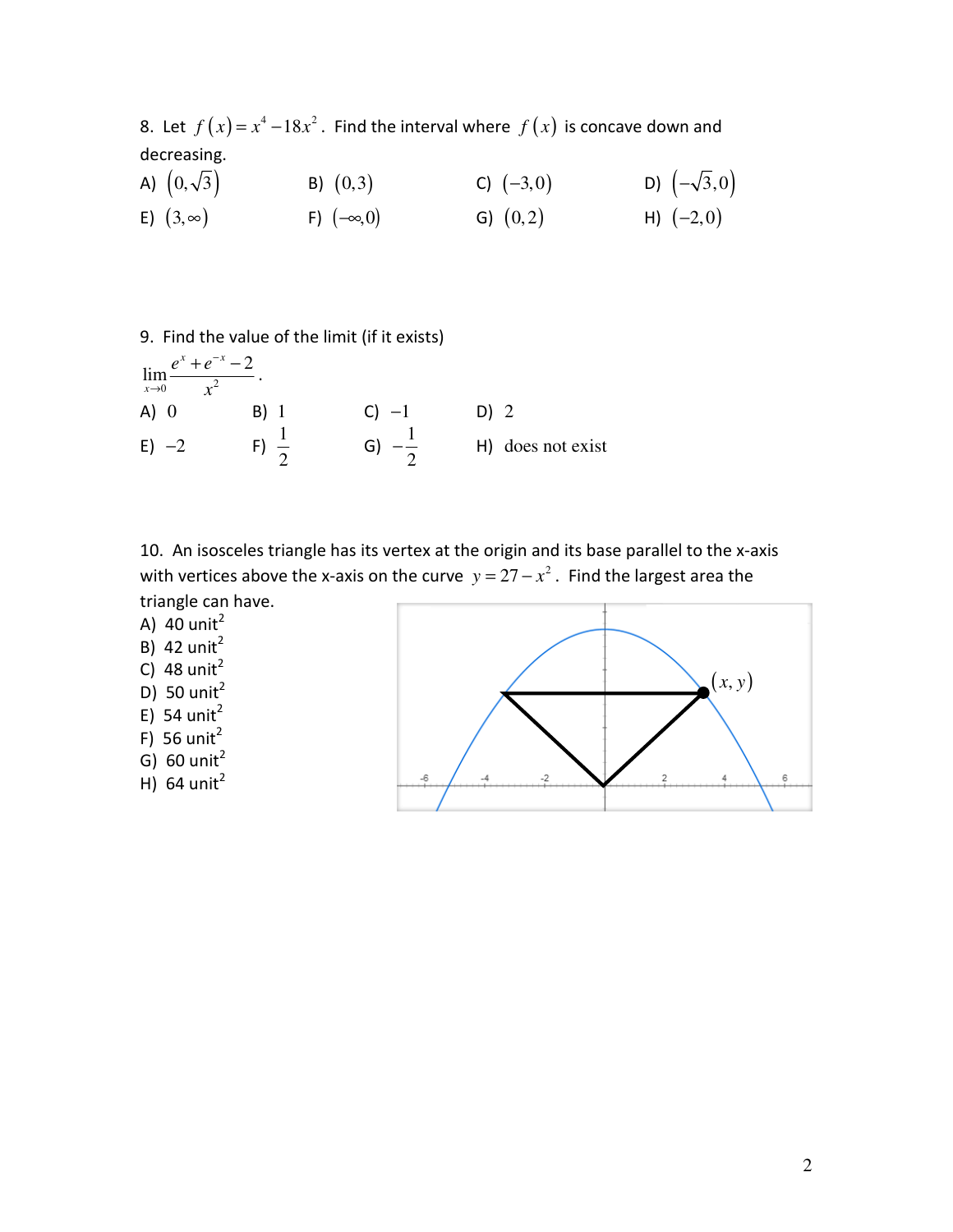11. The curves (i), (ii), and (iii) in the graph below are the graphs of a function  $f$  and its first and second derivatives. Which curve is  $f$ , which is  $f'$ , and which is  $f''$ ? For full credit, you must explain.



E) 8 F) 10 G) 12 H) 16